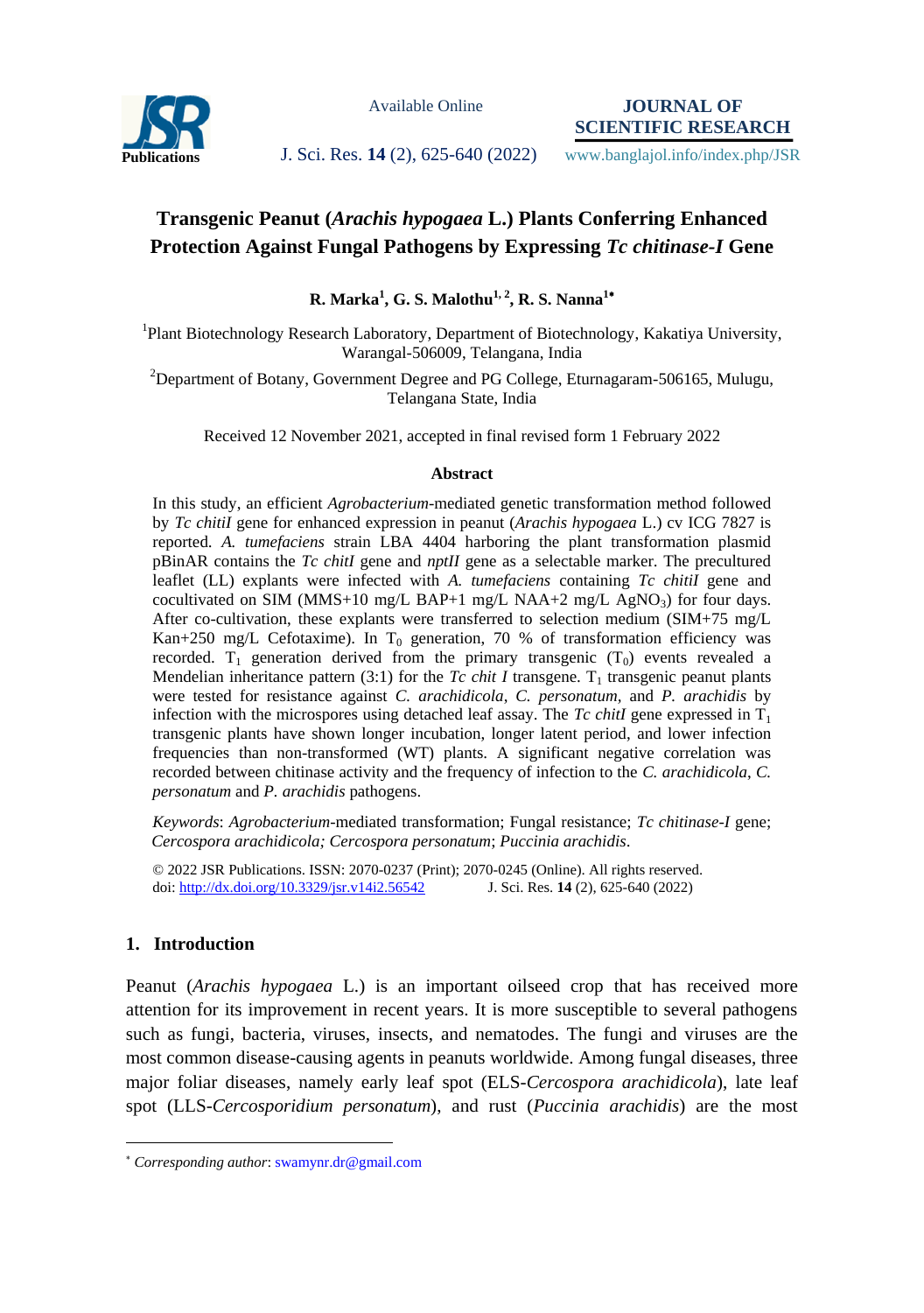widely distributed and economically important diseases of groundnut. Foliar fungal diseases are the major production constraints of groundnut worldwide wherever the crop is grown. These diseases can cause more than 70 % loss in yield besides adversely affecting the quality of the produce (pods, seeds, and haulms) [1]. Late leaf spot is a major and widely distributed disease. It can cause defoliation to reduce pod and fodder yields by about 50 % and adversely affect the quality of its produce [2]. Rust is also an economically crucial disease-causing yield loss ranging from 10-52 %, in addition to a decline in seed quality. Chemical measures can control foliar diseases, but they increase production costs, thus beyond the reach of small and marginal farmers, and pollute the environment. Agricultural practices such as fungicide application and crop rotation are commonly used to fight these fungal diseases, but their effectiveness is limited. A realistic long-term solution to managing the disease is by breeding fungal-resistant cultivars.

Nevertheless, effective resistant genes are not always available in domestic cultivars, and resistance is rapidly overcome by new races of pathogens. In addition, conventional breeding strategies are extremely time-consuming. Therefore, the development and growing of resistant cultivars is the best viable option to minimize the economic losses of farmers and maintain the good quality of the product. The application of the biotechnological method for gene transfer provides a powerful tool to improve the fungal disease resistance in groundnut. Recent advances in gene transfer technology led to the transfer of desirable gene(s) into various crop plants. The studies on the genetic engineering of plants with chitinase genes become very important for the fungal disease control mechanism. Chitinases (E.C.3.2.1.14) are poly (1, 4-(N-acetyl-β-Dglucosaminide))-glycanohydrolases and catalyze the hydrolytic cleavage of the  $\beta$ -1,4glycoside bond of N-acetylglucosamine (GlcNAc), the principal monosaccharide in the chain. They are present in various organisms and are important pathogenesis-related (PR) proteins involved in plant immune systems [3]. During pathogen invasion, the chitinases, directly and indirectly, inhibit fungal growth. They directly hydrolyze fungal cell walls, which contain chitin, the substrate for the enzyme, and by this action, fungal hyphal lysis and inhibition of fungal growth occur [4,5]. The chitinases also release elicitors from the fungal cell walls by their enzymatic action, and these elicitors induce various defense responses indirectly in plants [6]. The activity of elicitor-inducible chitinases was more beneficial for disease resistance as their activity will increase several-fold upon the invasion of a pathogen. Hence, proper selection of chitinase genes is essential for developing transgenic plants with enhanced disease resistance.

Several plant chitinase genes have been cloned and characterized [7]. Several transgenic plants (e.g., rice, tobacco, canola, tomato, and cucumber) overexpressing chitinases have been produced to increase resistance to fungal pathogens, with varying levels of protection [8-11].

Several reviews and research articles have also stressed the advantages of using chitinase for plant protection because these enzymes are fungicidal, part of the plant defense system and are not harmful to host or other plants [12]. Hence, efforts focused on the transgenic expression of the chitinase gene in plants and significant importance in the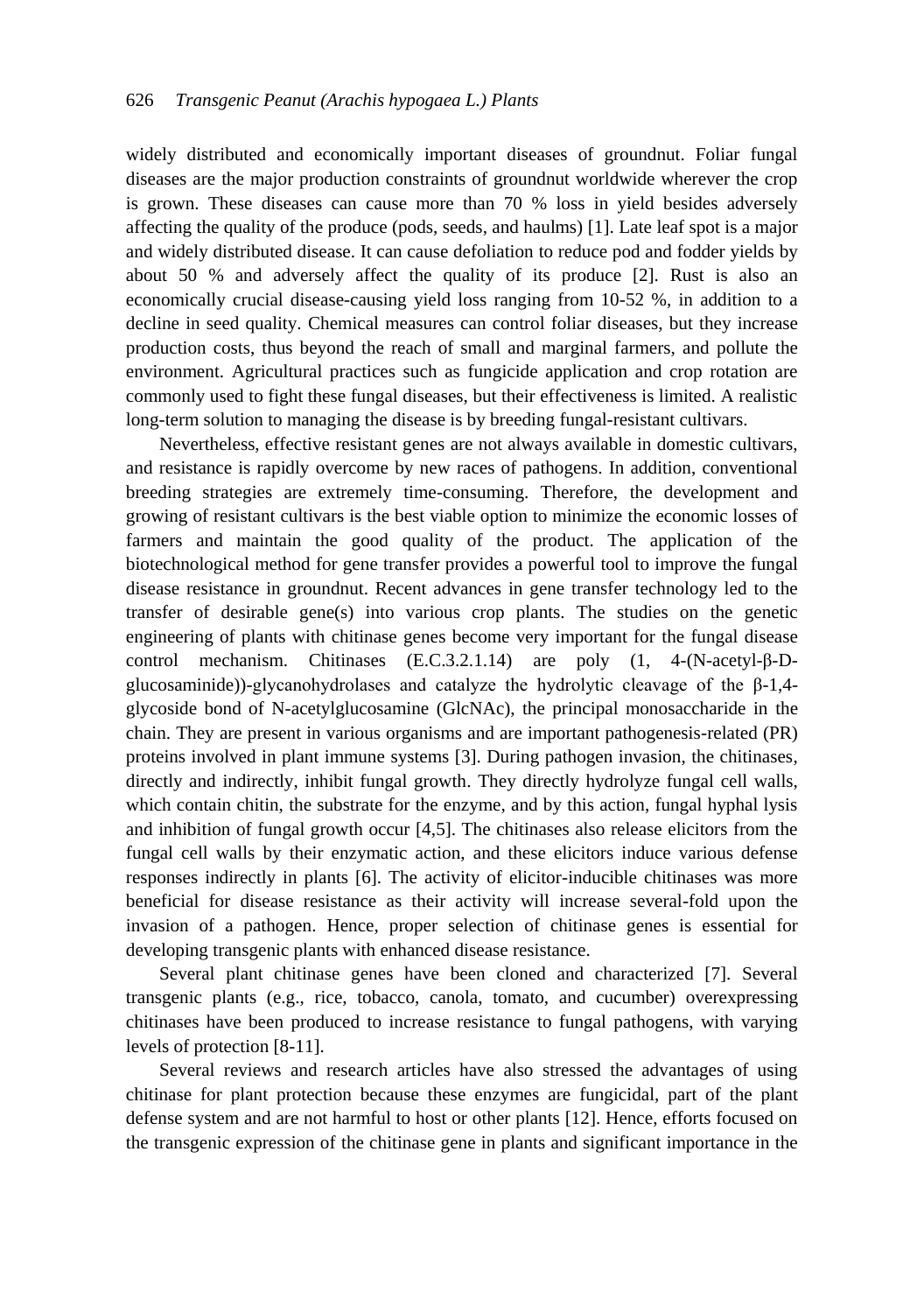resistance to fungal diseases had been recorded [11,13-21]**.** Based on the reports, it is observed that the chitinase gene plays a vital role in controlling plant fungal pathogens. In particular, the class I chitinases, which accumulate high levels in vacuoles in response to wounding and pathogen infection, have been reported to be important [11,22,23].

In view of this, in the present investigation, we have attempted to develop the transgenic groundnut plantlets with the integration of *Tc chitinase-I* gene through *Agrobacterium*-mediated genetic transformation by using leaflet (LL) explants from foliar disease susceptible peanut cv ICG 7827.

#### **2. Materials and Methods**

#### **2.1.** *Plant material*

Peanut cultivar ICG 7827 was chosen as the plant transformation material sensitive to fungal pathogens, leaf spots, and rust diseases. The mature seeds were obtained from the germplasm bank of ICRISAT, Patancheru, Hyderabad, Telangana, India.

Mature groundnut seeds were washed under running tap water for 10-15 min followed by liquid detergent Tween-20 (5 %-v/v) treatment for 5 min. It was repeated twice, followed by washing with sterile distilled water thoroughly. Later the seeds were surface sterilized with 0.1 %  $(w/v)$  HgCl<sub>2</sub> for 8 min followed by rinsing in sterilized distilled water for 3-4 times, dried on sterile tissue paper under aseptic conditions, and inoculated on ½ strength liquid Modified Murashige and Skoog's (MMS) medium for seedlings [24]. The leaflet (LL) explants from two weeks old *in vitro* grown seedlings were cut into  $0.8-1.0$  cm<sup>2</sup> size and precultured on shoot induction medium (SIM) containing MMS medium+10 mg/L BAP+1 mg/L NAA+2 mg/L AgNO<sub>3</sub> for 3 days.

## **2.2.** *Gene constructs*

*Agrobacterium tumefaciens* strain LBA4404 harboring the binary plasmid pBinAR (13.7 Kb) was used for genetic transformation of *A. hypogaea* cv ICG 7827. The binary vector pBinAR carrying *Theobroma cacao chitinase-I (Tc chitI)* gene with a *nptII* selectable marker gene was used. The T-DNA portion of pBinAR having *nos*-*npt* II cassette in RB and 770bp *Eco*RI/Hind III fragment, containing the CaMV 35S promoter, a partial pUC18 polylinker and the OCS terminator in LB and selectable marker gene (*nptII*) driven by the NOS promoter and PNOS terminator sequences respectively (Fig. 1).

#### **2.3.** *Transformation method*

*Agrobacterium*-mediated genetic transformation of peanut cv ICG 7827 with the *Tc chit I* gene has been carried out by the following method of Rajinikanth *et al.* [25]**.** The precultured LL explants were infected with *A. tumefaciens* LBA 4404 harboring binary vector pBinAR containing *Tc chitI* gene and *nptII* as selectable marker gene and LL explants cocultivated on SIM containing MMS+10 mg/L BAP+1 mg/L NAA+ 2 mg/L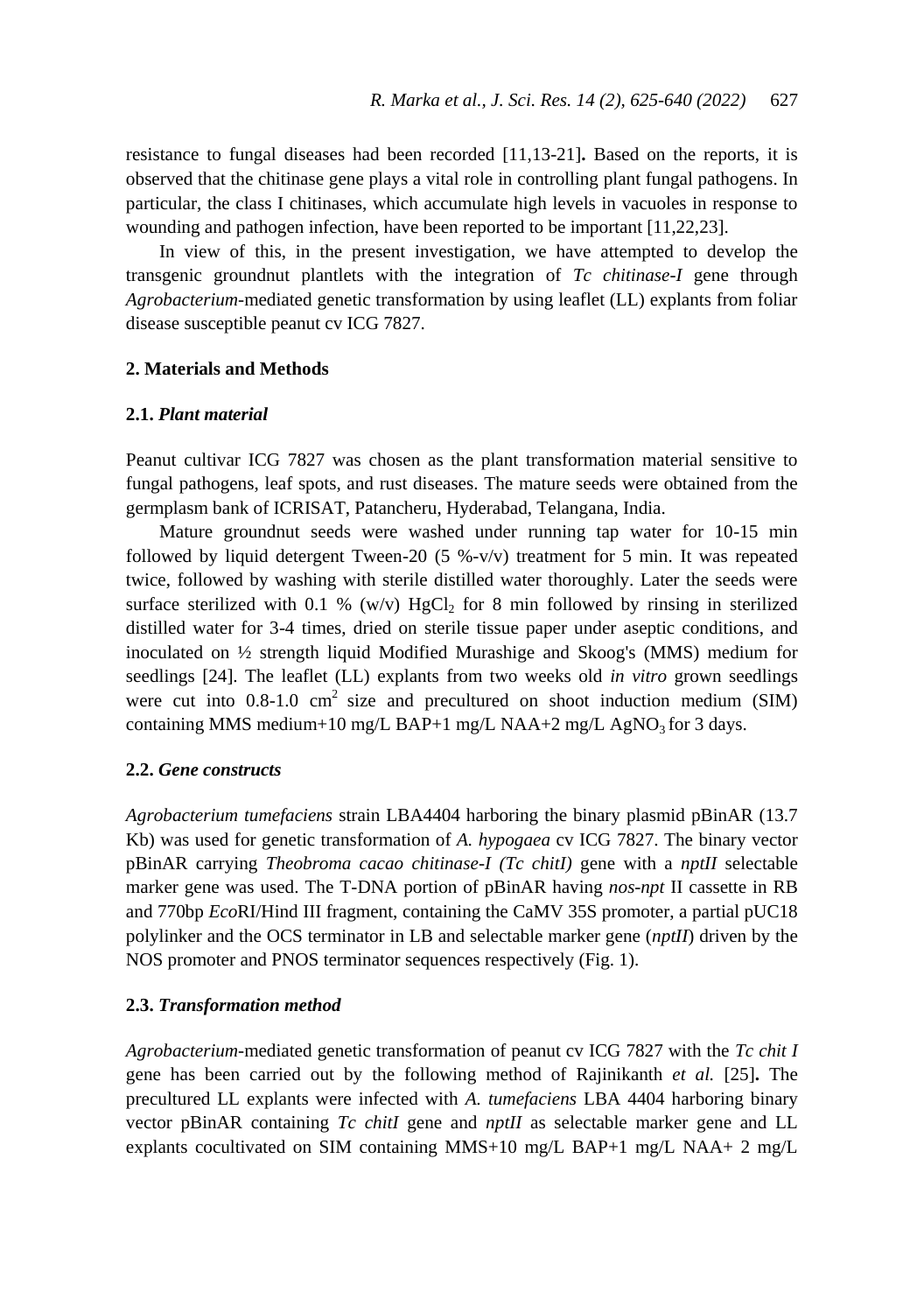$AgNO<sub>3</sub>$  for four days. After co-cultivation, these LL explants were shifted on to selection medium (SIM+75 mg/L Kan+250 mg/L Cefotaxime). After two weeks of incubation, the explants with Kan<sup>R</sup> shoots were cultured on SIM+50 mg/L Kan for further proliferation of shoots. Subsequently, the Kan<sup>R</sup> shoots were elongated, rooted, and established the plantlets. The putative transformants  $(T_0)$  were obtained within four months of culture initiation. A set of non-transformed explants were also regenerated and established in the greenhouse as control.  $T_0$  transgenic plants were maintained in the containment greenhouse facility, and seeds were harvested to obtain the  $T_1$ ,  $T_2$  generations. The transgenic plants in  $T_0$ ,  $T_1$ , and  $T_2$  generations were subjected to analysis using standard procedures.



Fig. 1. Linear diagram of T-DNA portion of the pBinAR-Chitinase-I construct.

#### **2.4.** *PCR and RT-PCR analysis of the transformants*

The genomic DNA was isolated from randomly selected putative transformants and one non-transformed (WT-wild type) plant (control) [25] and subjected to PCR amplification using the *Tc chit I* gene-specific primers (F) 5′-GGA AAA TGG TTG CCA GAG TCA GTGC-3′, (R) 5′-GCT ACA TTG AGT CCA CCG AGG GTC-3′ and *npt II* gene-specific primers(F) 5′-GCT TGG GTG GAG AGG GCT ATT-3′,(R) 5'-AGA ACT CGT CAA GAA GGC GA -3′. The PCR for *Tc chit I* gene was carried out by initial denaturation at 94 °C for 5 min followed by 35 cycles of 94 °C for 1 min, 58 °C for 1.30 min and 72 °C for 2 min and final extension at 72 °C for 10 min and *npt II* gene was carried out by initial denaturation at 94 °C for 5 min followed by 35 cycles of 94 °C for 1 min, 54 °C for 1 min and 72 °C for 1.30 min and final extension at 72 °C for 10 min. The amplified products were subjected to electrophoresis on 1.2 % agarose gel and visualized under gel documentation system, Biorad, USA (Fig. 3a-c). The randomly selected PCR-positive transgenic plants were used for RT-PCR analysis. Total RNA was isolated from leaf tissue of the transgenic plants using the TRIzol reagent according to the manufacturer's protocol, and RT-PCR analysis of the putative transformants was carried out using the Thermoscript RT-PCR system for 35-40 cycles using *Tc chit I* gene-specific primers for carrying out RT-PCR. One sample of RNA subjected directly to PCR without reverse transcription served as the negative control, and plasmid DNA from pBinAR-chitinase-I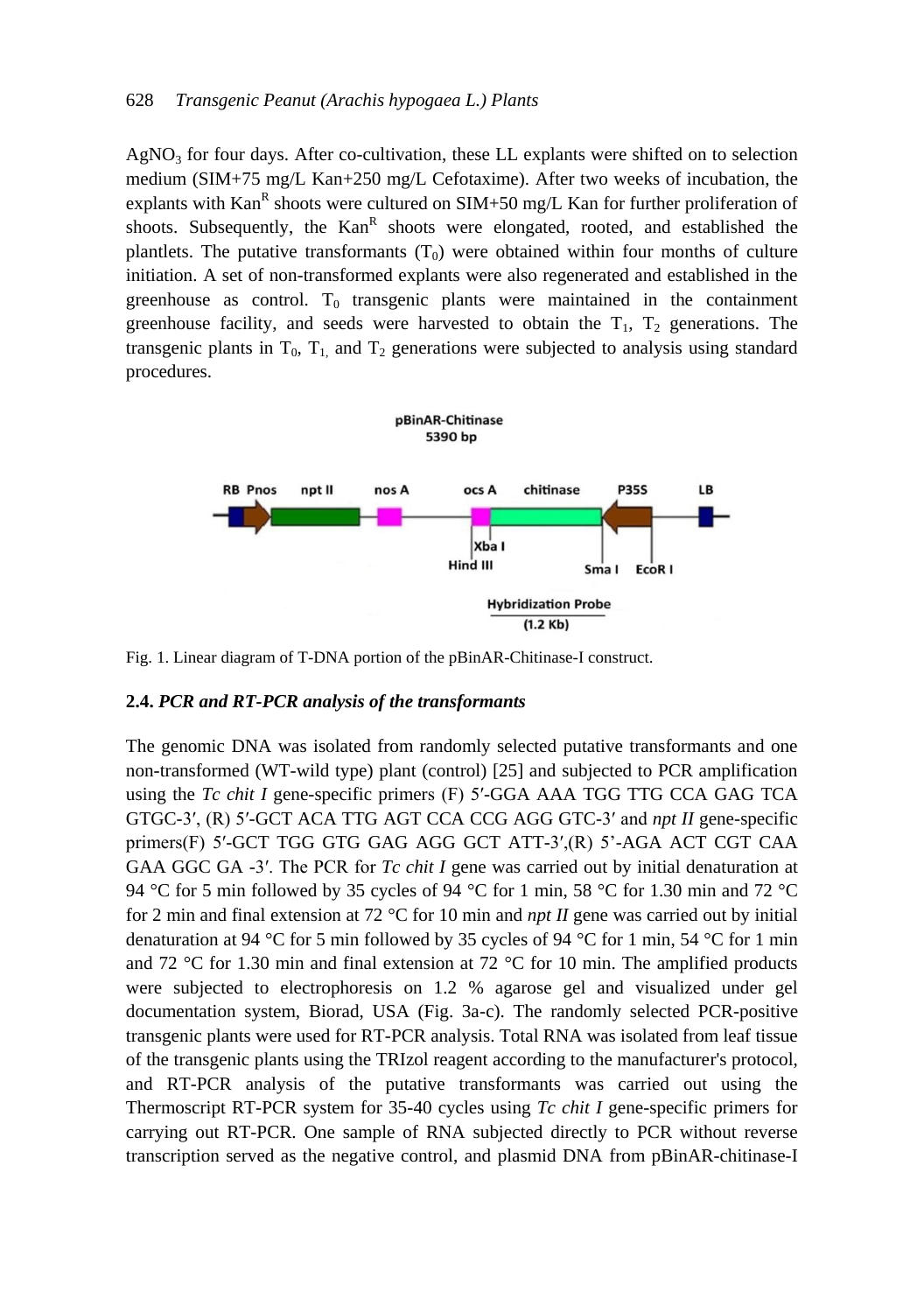served as the positive control. The amplified fragments were separated on 1.2 % agarose gel photographed under a gel documentation system (Fig. 3d).

## **2.5.** *Southern blot analysis*

30 μg of genomic DNA from the transgenic and non-transformed (control) plants were digested with *Eco*RI, which cuts at restriction site within the plasmid DNA to determine the presence of the *Tc chit I* gene. According to the manufacturer's instructions, the digested DNA was separated by electrophoresis through a 1 % agarose gel and transferred onto a Nylon N+ membrane (Amersham Biosciences, UK). The 1.2 kb *Tc chitI* coding sequence fragment was used as a probe with a non-radioactively labeled (Alkphos Direct Labeling and Detection system of Amersham Biosciences, UK) (Fig. 4).

## **2.6.** *Segregation analysis*

Inheritance of the transgene was studied using the Tc chitI gene's PCR screening in  $T_1$  and  $T_2$  generations. PCR +ve and  $-ve$  plants were identified, and a chi-square test was performed to validate the data for 3:1 segregation.

## **2.7.** *Chitinase assay*

A colorimetric assay was performed with the leaves of 45 days old transformed and nontransformed (WT) control peanut plants using the previous method [26].

## **2.8.** *Detached leaf assay for ELS, LLS, and rust diseases*

Disease evaluation of the  $T_1$  transgenic peanut plants for early leaf spot (ELS), late leaf spot (LLS), and rust fungal pathogens was conducted by detached leaf assay technique [11].

## **2.9.** *Data analysis*

The data collected on chitinase activity, ELS, LLS, and rust infection were subjected to analysis of variance (ANOVA), where the mean values in each treatment were compared using LSD at the 5 % level of significance  $(P=0.05)$ . The values were means of ten replicates per event. The correlation analysis was done using Pearson correlation coefficient at a 5 % significance level among the transgenics and non-transformed control plants for infection frequency of three tested pathogens with chitinase activity.

## **3. Results and Discussion**

Transgenic technology provides a powerful tool to enhance fungal disease resistance in the groundnut crop. This technology can enhance plant defense systems against fungal pathogens by producing high antifungal compounds. The studies on the genetic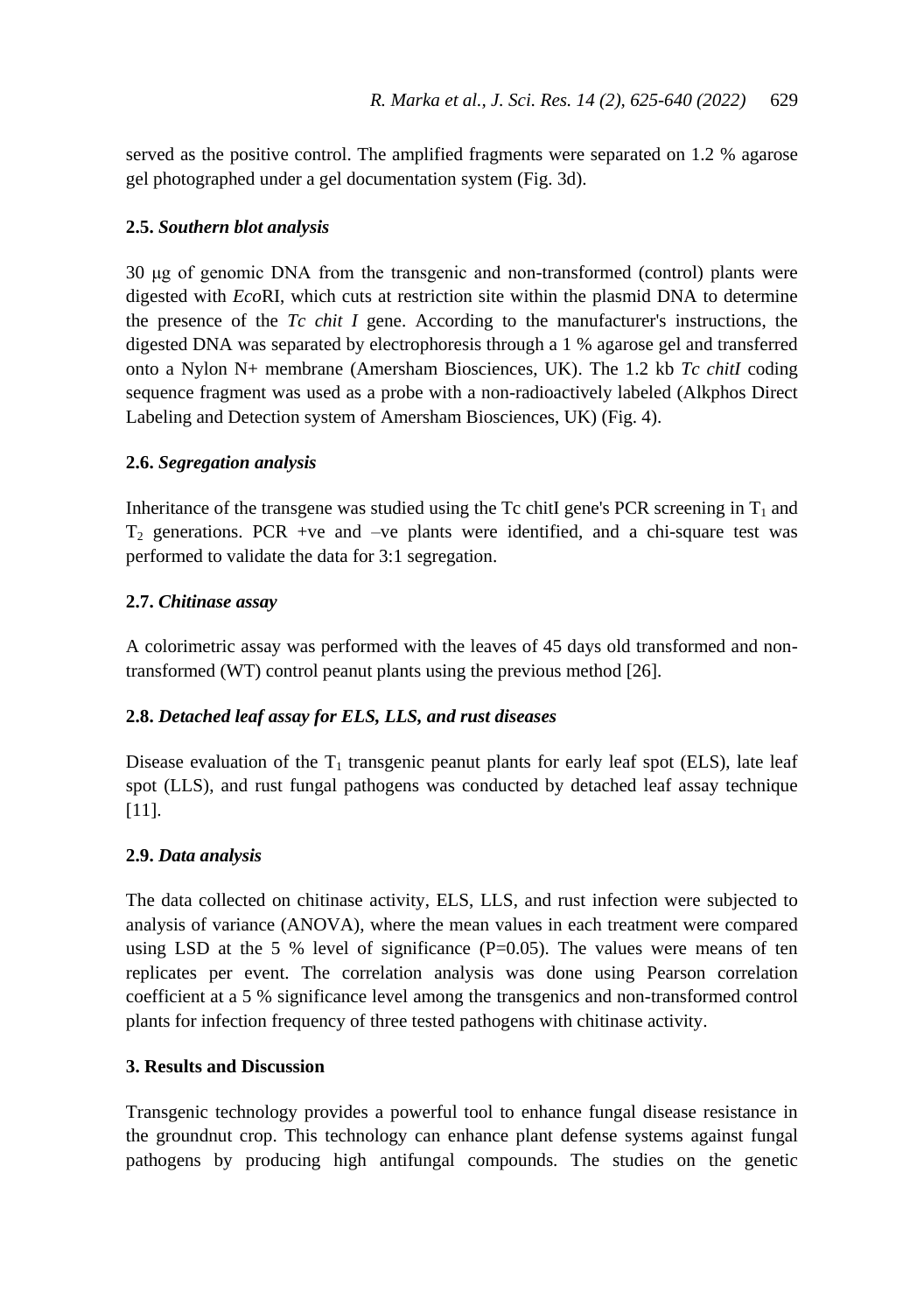engineering of plants with chitinase genes become essential for the fungal disease control mechanism. Several reviews and research articles have also stressed the advantages of using chitinase for plant protection because these enzymes are fungicidal, part of the plant defense system and are not harmful to host or other plants [7,12]. Hence, in the present study, we have developed the transgenic peanut cv ICG 7827 plants for resistance to leaf spot (ELS and LLS) and rust diseases by expressing an antifungal *T. cacao chitinase-I* gene.

Genetic engineering of plants involves the stable integration of foreign DNA sequences, usually into the nuclear genome of cells capable of giving rise to a whole transformed plant. There are numerous reports on the *in vitro* regeneration and genetic transformation of peanuts using various explants and transformation systems [27-31]**.** Each transformation system has its advantages and limitations. In the present investigation, we have developed the transgenic peanut plants expressing *Tc chitI* gene by using leaflet explants, and it showed 70 % of transformation efficiency.

Transgenic groundnut expressing a bacterial chitinase gene [32] and tobacco chitinase gene [33] were shown to possess enhanced resistance to LLS caused by *P. personatum*  and rust caused by *P. arachidis.* The expression of rice chitinase and alfalfa glucanase genes in groundnut and observed enhanced resistance against sclerotinia blight in regenerated transgenic plants [34]. Expression of a barley oxalate oxidase in transgenic groundnut also enhanced resistance to sclerotinia minor [35]**.**

#### **3.1.** *Genetic transformation of peanut with Tc chit I gene*

A total of 60 precultured leaflet explants were infected with *A. tumefaciens* LBA 4404 harboring binary vector pBinAR containing *Tc chitI* gene and *nptII* as selectable marker gene cocultivated for four days. After co-cultivation, these explants were transferred onto the selection medium. The Kan<sup>R</sup> shoots were induced after two weeks of inoculation. The LL explants with Kan<sup>R</sup> shoots were further proliferated on SIM+50 mg/L Kan. 42 Kan<sup>R</sup> shoots were rooted and established the plantlets with 70% of transformation efficiency. The regenerated plants  $(Kan<sup>R</sup>)$  showed average growth under greenhouse conditions and produced flowers and pods containing viable seeds (Fig. 2a-e).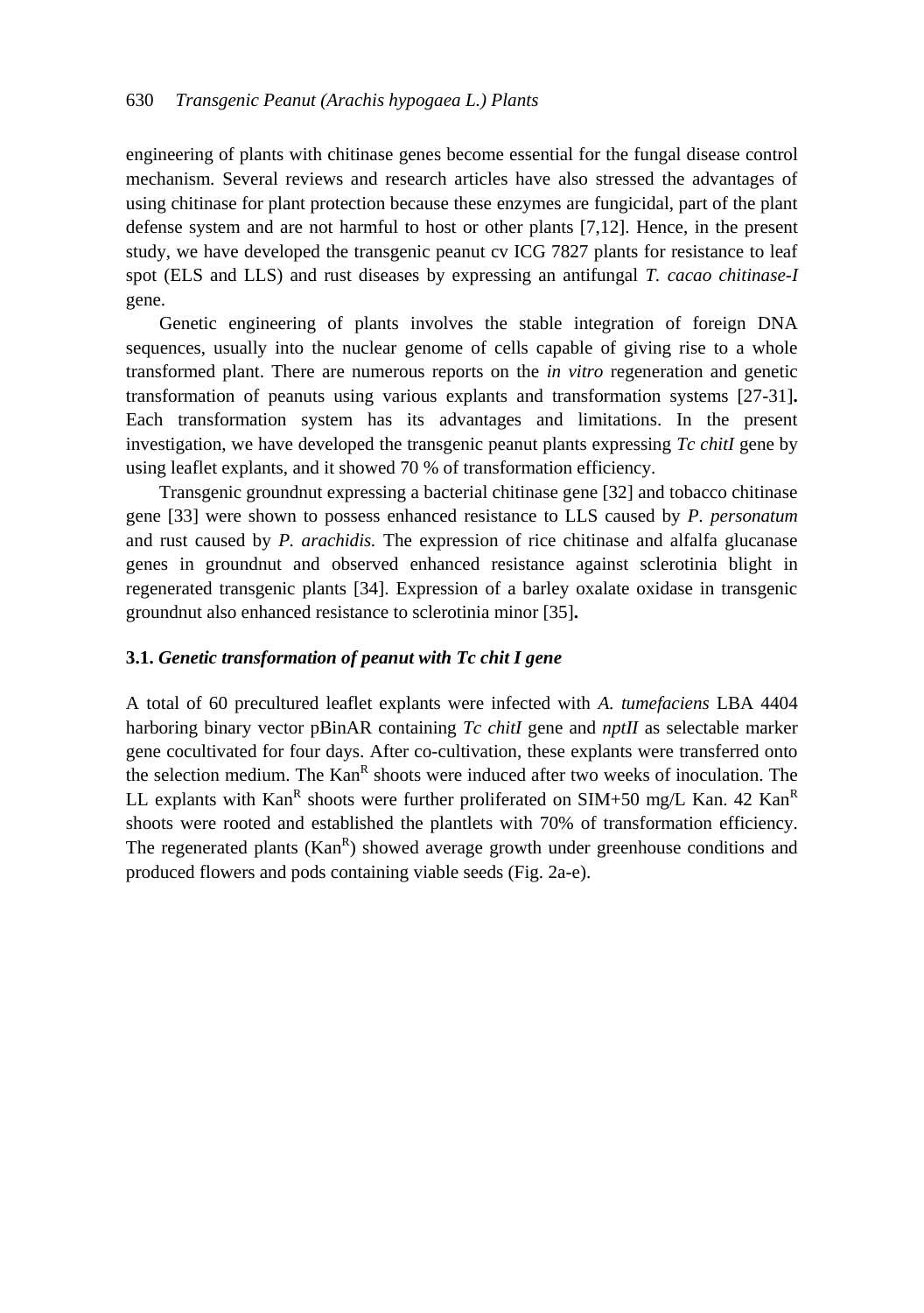

Fig. 2. *Agrobacterium* mediated genetic transformation in leaflet (LL) explants of peanut cv ICG 7827 by using binary vector pBinAR. **a)** Infected LL explants on SIM for co-cultivation; **b-c)** Induction of Kan<sup>R</sup> shoots on selection medium after 4 & 6 weeks of incubation respectively; **d**) *In vitro* rooting of the elongated micro shoot on RIM augmented with 1.0 mg/L NAA+50 mg/L Kan; **e)**  $T_0$  plants are growing in plastic pots containing soil mix and maintain in the greenhouse.

### **3.2.** *Molecular analysis of transgenics*

## 3.2.1. *PCR and RT-PCR analysis*

A total of 42 putative transgenic  $(T_0)$  peanut lines were transferred to a greenhouse for molecular analyses (Fig. 3). Total genomic DNA from putative peanut transformants was subjected to PCR analysis with *Tc chitI* and *nptII* gene-specific primers. The 1200 bp region of the *Tc chitI* gene was detected in  $T_0$  and  $T_1$  transgenic plants with the transformation efficiency were 70 % (Fig. 3a-b). Randomly selected transformants of transgenic plants also showed amplification of 750 bp fragment of the *nptII* gene (Fig. 3c).

Expression of the introduced gene was analyzed by RT-PCR from the randomly selected  $T_0$  and  $T_1$  PCR positive plants. The expected 1200 bp amplified fragment corresponding to the *Tc chitI* gene was detected in all the selected plants for analysis (Fig. 3d).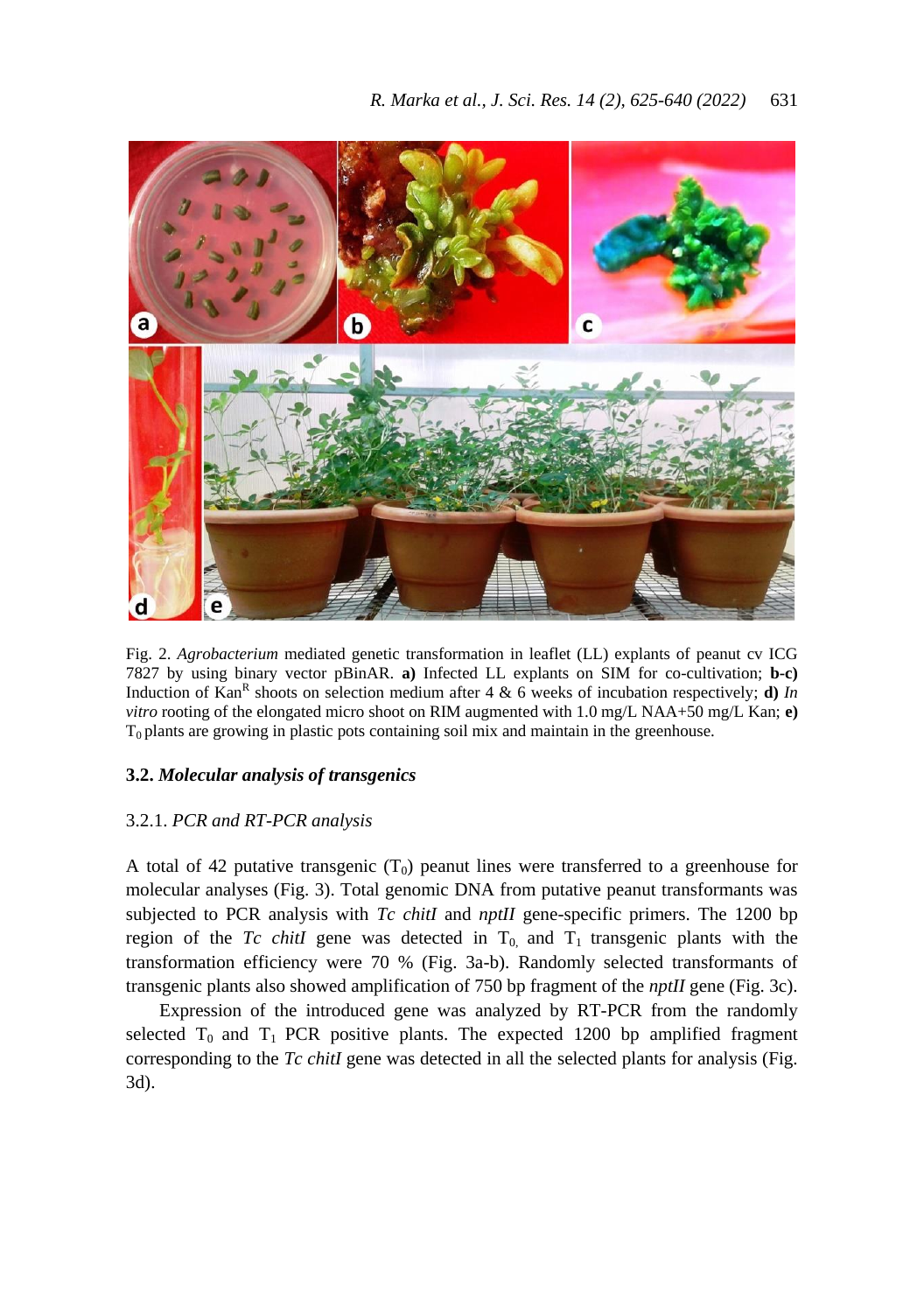

Fig. 3. Molecular analysis of  $T_0$  and  $T_1$  putative transformants of *A. hypogaea* cv ICG 7827 plants. a) PCR amplification of genomic DNA showing amplification of a 1200 bp fragment of the *Tc chitI* gene from  $T_0$  plants; b) PCR amplification of genomic DNA showing amplification of a 1200 bp fragment of the *TcchitI* gene from  $T_1$  plants; Lanes: 1-7: carry genomic DNA from  $T_0$  and  $T_1$ putative transformants respectively; c) PCR amplification of genomic DNA showing amplification of a 750 bp fragment of the *npt II* gene from  $T_0$  and  $T_1$  putative transformants, Lanes 1-4: Genomic DNA from  $T_0$  and  $T_1$  putative transformants; d) RT-PCR of the cDNA showing amplification of a 1200 bp fragment of the *Tc chitI* gene from  $T_0$  and  $T_1$  putative transformants, Lanes 1-4: cDNA from  $T_0$  putative transformants, Lanes 5-7: cDNA from  $T_1$  putative transformants. M: molecular size marker (1 Kb ladder), C: Non transformed control plant DNA (-ve control-WT), P: plasmid pBinAR DNA (+ve control).

#### 3.2.2. *Southern blot analysis*

The Southern blot analysis was carried out to provide additional evidence of the Tc chit I gene integration. Randomly selected PCR and RT-PCR positive events were analyzed by Southern blot hybridization (*Eco*RI digested DNA) using a 1.2 Kb fragment as a probe (Fig. 4). The genomic DNA isolated from leaves of PCR and RT-PCR positive  $T_0$  plants was subjected to Southern analysis. The results showed hybridization signals confirming that the transgene was successfully integrated into the plant genome. Southern hybridization analyses of PCR and RT-PCR positive events showed a single copy of the *Tc chit I* transgene in event number TC-1, TC-4, TC-7, TC-8, and TC-10 (Lanes 1-5). The non-transformed control plant did not show any hybridization signals (Lane C).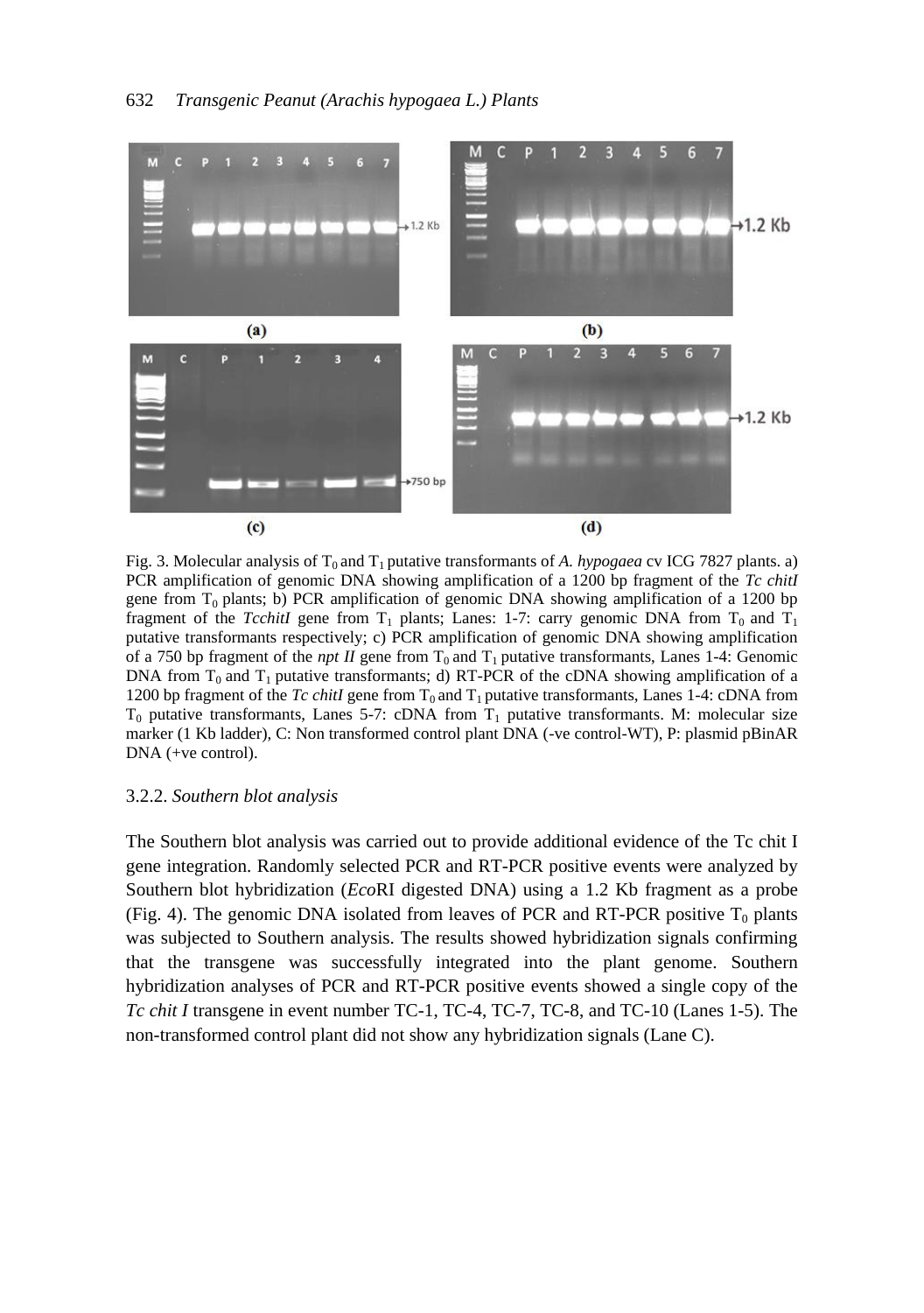

Fig. 4. Southern blot analysis of the genomic DNA from leaves of transgenics obtained through *Agrobacterium*-mediated genetic transformation. The genomic DNA of peanut transgenics was digested with *Eco*R1.

Lanes 1-5: *Eco*RI restricted genomic DNA from eventsTC-1, TC-4, TC-7, TC-8, and TC-10 showed a single copy number; Lane C: *Eco*RI restricted genomic DNA from control plants, Lane P: *Eco*RI restricted plasmid pBinAR:*TcchitI*.

#### 3.2.3. *Segregation analysis of T1 and T<sup>2</sup> transgenic plants*

The inheritance of transgene was studied from the PCR screening of the *Tc chitI* gene in  $T_1$  and  $T_2$  generation transgenic plants. The segregation pattern of PCR tested transgenic plants, and their progeny showed the Mendelian ratio  $(3:1 \text{ ratio})$  at p=0.05 in all the events in  $T_1$  and  $T_2$  progenies (Table 1). Gene segregation pattern was derived using a chi-square test. Ten events from the  $T_1$  generation and ten from the  $T_2$  generation were raised to study the segregation pattern. The positive plants were identified using PCR analysis in the progeny of  $T_1$  and  $T_2$  generations. In the  $T_1$  generation, 9 out of 10 (90 %) found significance at p=0.05. Likewise, segregation analysis was also performed in the  $T_2$ generation; 08 out of 10 events (80 %) in the  $T_2$  generation were recorded significantly at p=0.05 %. Thus, segregation studies showed the Mendelian inheritance (3:1 ratio) of the *Tc chitI* gene in  $T_1$  and  $T_2$  progenies of peanut plants (Table 1).

In the present investigation, the integration of the transgene was confirmed by PCR, RT-PCR, and Southern blot analyses. Segregation studies showed a Mendelian ratio of 3:1 of the *Tc chitI* gene in  $T_1$  and  $T_2$  generation transgenic peanut plants. During the present investigations, in the T<sub>1</sub> generation, 9 out of 10 events (90 %) and T<sub>2</sub> generation 8 out of 10 events (80 %) showed a Mendelian segregation ratio of 3:1. The inheritance of the *Tc chitinase-I* gene in peanut ICG 13942 plants showed the Mendelian 3:1 ratio [11]. The 3:1 segregation ratio was obtained for promoterless *gus:nptII* bifunctional fusion gene [28] and *cry1 EC* gene [36] through Chi-square analysis in transgenic peanut as we have observed in the present study.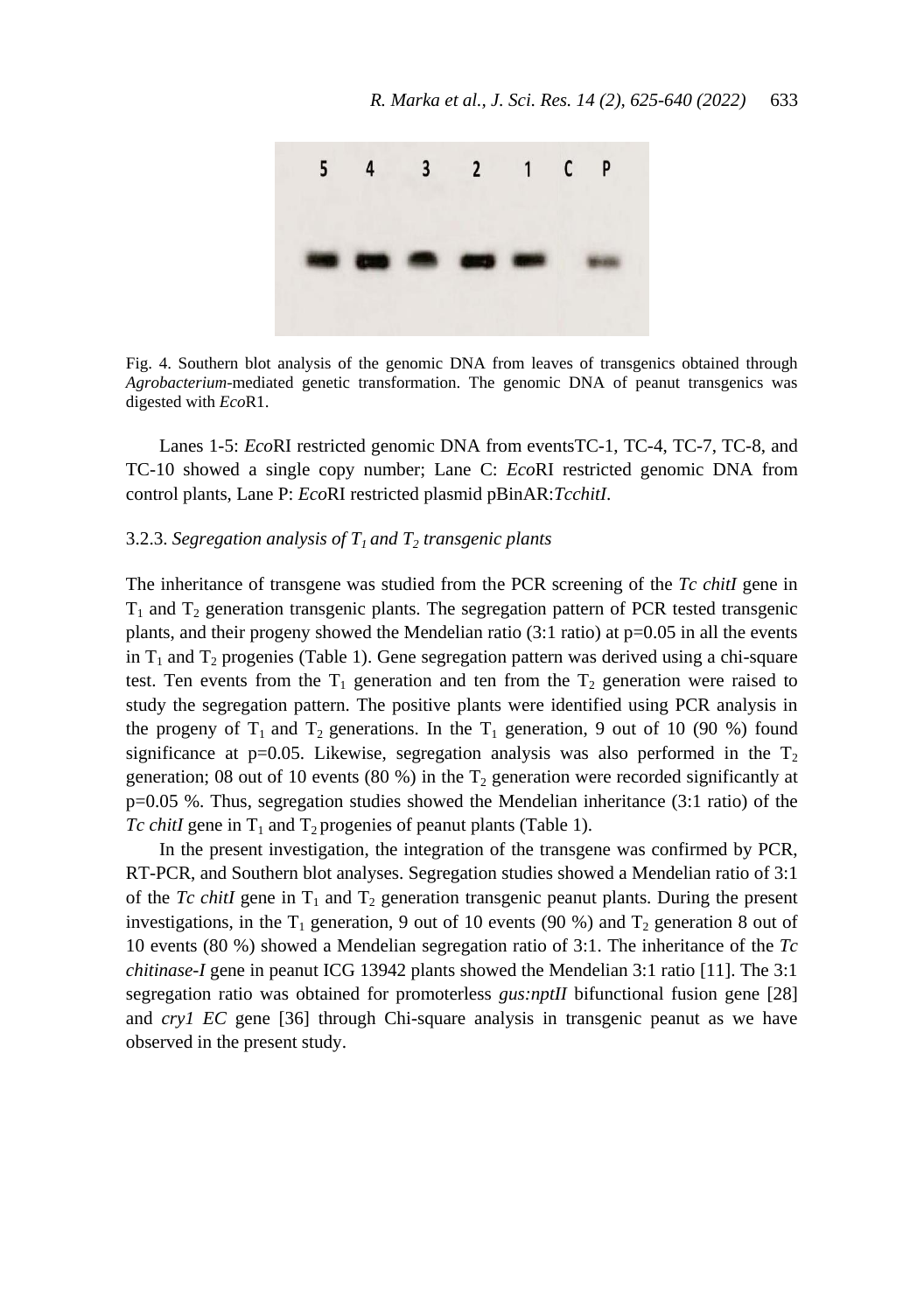|         |        | $T_1$ generation |                  |       | $T_2$ generation |        |           |        |        |  |  |  |  |
|---------|--------|------------------|------------------|-------|------------------|--------|-----------|--------|--------|--|--|--|--|
| Even    | No. of | No. of           | No. of           | Chi-  | Even             | No. of | No. of    | No. of | $Chi-$ |  |  |  |  |
| No.     | plants | $PCR +ve$        | PCR-ve<br>square |       | No.              | plants | $PCR +ve$ | PCR-ve | square |  |  |  |  |
|         | tested | plants           | plants           | (X2)  |                  | tested | plants    | plants | (X2)   |  |  |  |  |
| $TC-1$  | 22     | 15               | 07               | 0.545 | $TC-1-4$         | 30     | 20        | 10     | 1.110  |  |  |  |  |
| $TC-2$  | 27     | 18               | 09               | 1.000 | $TC-2-3$         | 26     | 15        | 11     | 4.155  |  |  |  |  |
| $TC-3$  | 20     | 14               | 06               | 0.266 | $TC-3-1$         | 18     | 10        | 08     | 3.629  |  |  |  |  |
| $TC-4$  | 23     | 14               | 09               | 2.448 | $TC-4-5$         | 22     | 14        | 08     | 1.514  |  |  |  |  |
| $TC-5$  | 20     | 11               | 09               | 4.266 | $TC-5-3$         | 19     | 13        | 06     | 0.437  |  |  |  |  |
| $TC-6$  | 24     | 17               | 07               | 0.221 | TC-6-1           | 21     | 12        | 09     | 3.570  |  |  |  |  |
| $TC-7$  | 25     | 15               | 10               | 3.000 | $TC-7-5$         | 17     | 10        | 07     | 2.372  |  |  |  |  |
| $TC-8$  | 18     | 12               | 06               | 1.554 | $TC-8-2$         | 23     | 13        | 10     | 4.187  |  |  |  |  |
| $TC-9$  | 21     | 15               | 06               | 0.142 | $TC-9-5$         | 20     | 12        | 08     | 2.400  |  |  |  |  |
| $TC-10$ | 19     | 11               | 08               | 2.964 | $TC-10-2$        | 21     | 15        | 06     | 0.142  |  |  |  |  |

Table 1. Inheritance (segregation) pattern of *Tc chitI* gene in  $T_1$  and  $T_2$  generations of cv ICG 7827.

 $*X<sup>2</sup>$  value at 0.05 % probability at 1 df is 3.84. Calculated values below 3.84 were non-significant, and the samples fit for 3:1 segregation ratio.

#### 3.2.4. *Chitinase activity in the transgenic plants*

The chitinase activity varied amongst the transgenic events expressing *Tc chitI* gene where 7.0 fold increase in the chitinase activity (0.30 to 1.54 U/mg protein) was recorded as compared to the non-transformed control plants (0.22 U/mg protein) (Fig. 5). Of the 10 T1 transgenic events tested, 5 transgenic events (TC-1, TC-4, TC-7, TC-8, and TC-10) had significantly higher chitinase activity than the rest, which sustained in the  $T_2$  progeny of three of these five events (TC-1-4, TC-4-2and TC-10-3).

The chitinase activity varied amongst the transgenic events expressing *Tc chitI* gene, were 7.0 fold increase in the chitinase activity (0.30 to 1.54 U/mg protein) was recorded as compared to the non-transformed control plants (0.22 U/mg protein) (Fig. 5). Similarly, enhanced chitinase activity was recorded in the transgenic plants expressing the other type of chitinase genes [8,10]. A 6.5- folds increase in chitinase activity in transgenic peanut cv ICG 13942 with *Tc chitI* gene was observed [11]; an over 5-folds increase in chitinase activity was reported in transgenic peanut plants with rice chitinase [37]. Over 14-folds increase in chitinase activity was found in transgenic peanut [20] and rice [10].

Although some of the transgenic events showed enhanced chitinase activity in our study, compared to their non-transformed control plants, these differed in their level of resistance to ELS, LLS, and rust diseases. This variation may be explained by differences in the biochemical composition and structure of the fungal cell wall, tissue and cellular localization of the recombinant chitinase, concordance in chitinase expression kinetics and the period of infection, and the type of interaction between the plant and the pathogen [9,38,39]**.**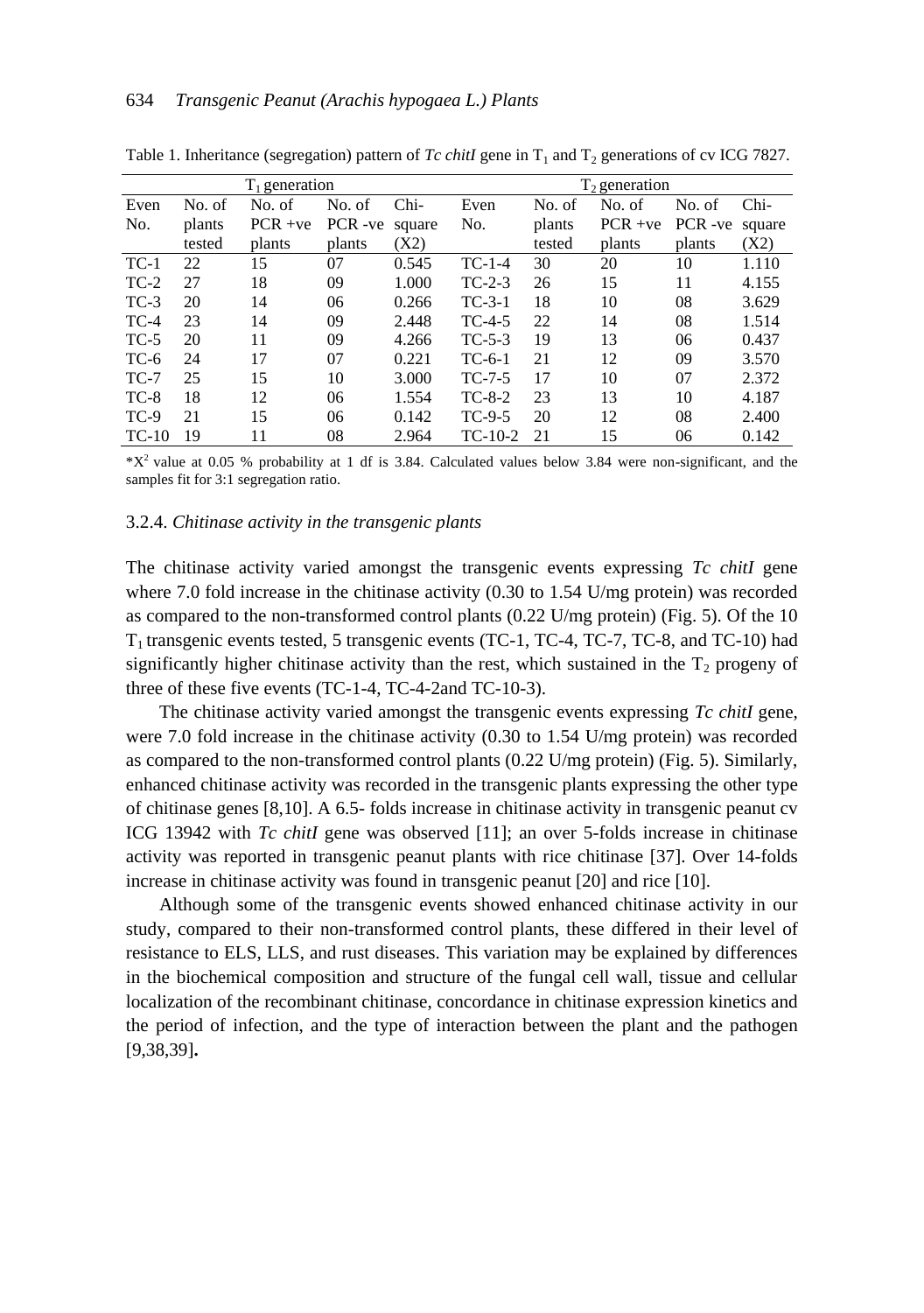

Fig. 5. Chitinase activity in the  $T_1$  and  $T_2$  transgenic peanut plants. Graph bars represent the mean±SD values of two replicates.

### **3.3.** *Bioassay of transgenic plantlets challenged by the fungal pathogens*

The progenies of ten  $T_1$  transgenic events were tested, and they showed significant differences for all the components of resistance to fungal pathogens, ELS, LLS, and rust diseases in detached leaf bioassay (Table 2).

For evaluation of ELS, the event TC-7 showed longer incubation (20 days), longer latent periods (25 days), and less no. of lesions (23 lesions) than their control plants (10 days IP, 14days LP, and 42 lesions). All transgenic events (TC-1, TC-2, TC-4, TC-05, TC-6, TC-7, TC-8, and TC-10) except events 3, 9 showed less LAD (4.12 to 10.43 %) than the control plants (11.40 %). Similarly, all the transgenic events showed lower Infection frequencies (1.92 to 4.86 cm<sup>2</sup>) except transgenic events  $TC-2$  (6.10 cm<sup>2</sup>) and TC-9  $(6.14 \text{ cm}^2)$  than the control plants  $(5.12 \text{ cm}^2)$ . Thus, the event TC-7 showed the best results (longer IP 20 days, longer LP 25 days, lesser number of lesions per leaf 23, less LAD 4.12 %, and lower IF 1.92 cm<sup>2</sup>) for all the resistance parameters tested in comparison to other events in  $T_1$  plants (Table 2).

For evaluation of LLS, the event TC-10 and TC-7 showed longer incubation period (23 and 21 days), longer latent period (27 and 27 days), and fewer number of lesions per leaf (20 and 24) in  $T_1$  transformed plants compared to non-transformed (control) plants (10 days IP, 16 days LP and 40 lesions). Except for the transgenic event TC-3 (LAD 13.12 % & IF 8.80 cm<sup>2</sup>) all transgenic events (TC-1, TC-2, TC-4, TC-5, TC-6, TC-7, TC-8, TC-9, and TC-10) showed less LAD (4.04 to 10.75 %) and less IF (1.64 to 5.36 cm<sup>2</sup>) compared to non-transformed counterparts (LAD 12.24 %, IF 7.12  $\text{cm}^2$ ). According to our observations, the event TC-10 showed better performance in all the recorded resistance parameters for LLS disease. They are longer IP (23 days), longer LP (27 days), lesser number of lesions per leaf (20), less LAD (4.04 %), and lower IF (1.64 cm<sup>2</sup>) in comparison to other events in  $T_1$  plants (Table 2).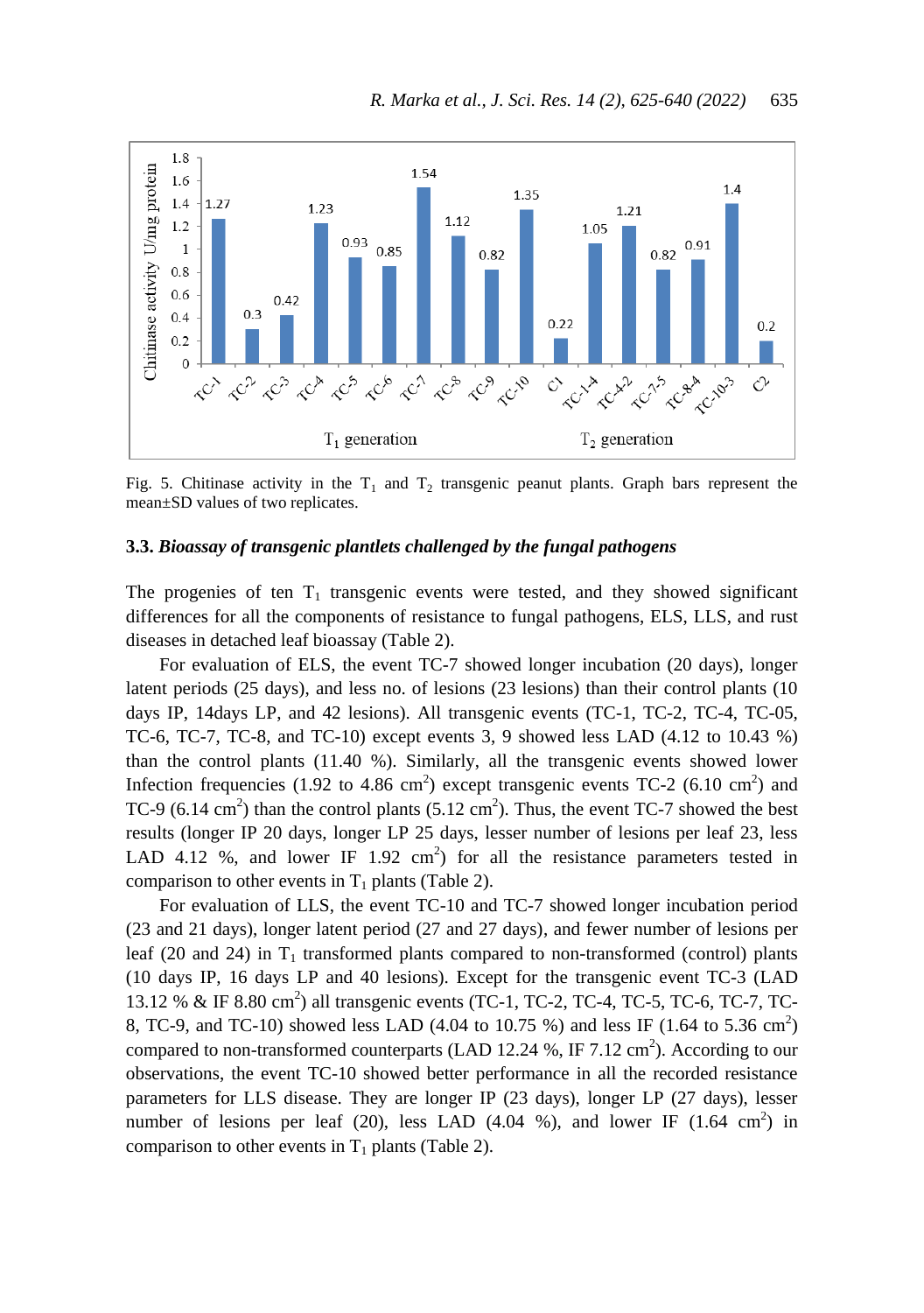#### 636 *Transgenic Peanut (Arachis hypogaea L.) Plants*

 $T_1$  transgenic events evaluated for rust disease showed a significant genotypic difference for all the components. Except for event TC-2 (IP-12 days, LP-19 days) and TC-3 (IP 10 days, LP-18 days), all the transgenic events TC-1, TC-4, TC-5, TC-6, TC-7, TC-8, TC-9, and TC-10 showed longer IP (15 to 26 days) and showed longer LP (20 to 29 days) than the non-transformed plants (13 days IP, 18 days LP). The event TC-1 showed a lesser number of lesions per leaf (22 lesions), less leaf area damage (4.82 %), and lower IF (2.23 cm<sup>2</sup>) in comparison to the control plants (50 lesions, 14.34 % LAD, 8.04 cm<sup>2</sup> IF). Thus, the event TC-1 was performed better in all the parameters (longer IP-26 days, longer LP-29 days, lesser number of lesions per leaf-22, less LAD-4.82 %, and lower IF- $2.23 \text{ cm}^2$ ) tested compared to other events screened for rust disease resistance (Table 2).

Thus, in the present investigation, the three transgenic events of TC-7, TC-10, and TC-1 displayed significantly higher resistance to *C. arachidicola* (ELS)*, C. personatum* (LLS), and *P. arachidis* (rust) pathogens in  $T_1$  plants, respectively (Fig. 6a-d).



Fig. 6. a-c) Bioassay test of non-transgenic plants against ELS, LLS, and Rust diseases respectively; d) Transgenic groundnut plants expressing *TcchitI* gene in cv ICG 7827.

### **3.4.** *Correlation between chitinase activity and infection frequency of fungal pathogens*

Disease severity correlated well with the chitinase activity and the infection frequency of ELS, LLS, and rust pathogens in the T1 transgenic plants with the Pearson correlation coefficients ranging from -0.8645 (P=0.05), -0.8036 (P=0.05) and -0.8475 (P=0.05), respectively. These results indicated that the transgenic events with high chitinase activity showed lower disease incidence and vice-versa (Fig. 7).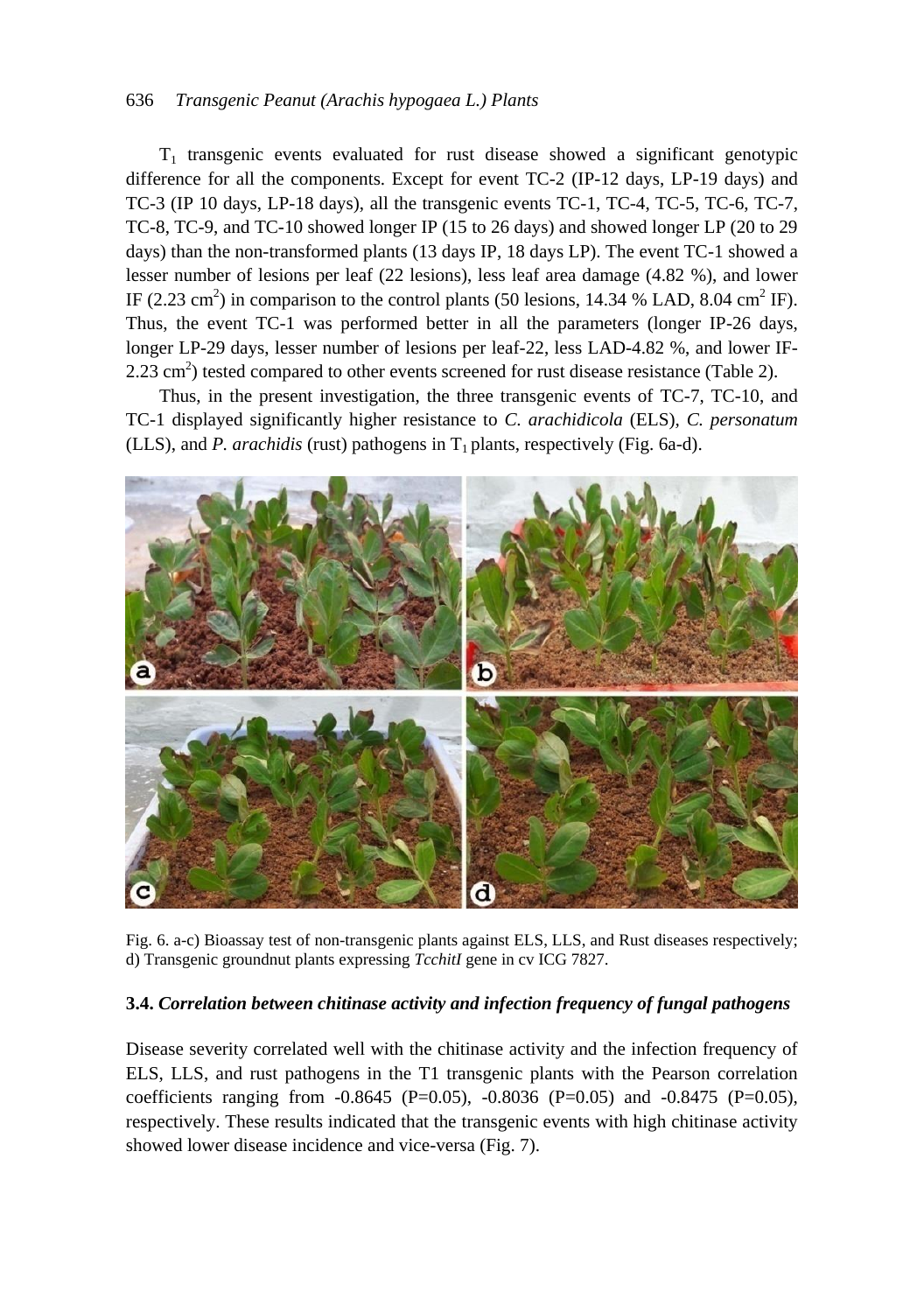5.36b

8.80a

 $2.80<sub>b</sub>$ d

4.20bc

 $4.67c$ 

 $12d$ 

 $10ade$ 

 $19<sub>c</sub>$ 

 $19<sub>bc</sub>$ 

17acd  $22c$ 

 $19cd$ 

18adc  $48<sub>b</sub>$ 

 $25abc$ 

20acd  $39<sub>c</sub>$ 

45abc

35acd  $6.12d$ 

44bc

10.32b

 $15.12a$ 

9.02bc

8.72c

 $7.36<sub>b</sub>$ 

 $8.23a$ 

3.14cd

 $6.02c$ 

 $7.50abc$ 

| Twere an I exterminities of peaning attractive prairie (1) carrying to children spainter ranged<br>pathogens C. arachidicola, C. personatum and P. arachidis in peanut cv ICG 7827. |  |         |    |                        |  |           |                      |     |                                 |     |  |           |  |                       |  |
|-------------------------------------------------------------------------------------------------------------------------------------------------------------------------------------|--|---------|----|------------------------|--|-----------|----------------------|-----|---------------------------------|-----|--|-----------|--|-----------------------|--|
| Early Leaf Spot (ELS)                                                                                                                                                               |  |         |    |                        |  |           | Late Leaf Spot (LLS) |     |                                 |     |  | Rust      |  |                       |  |
| Event No. IP                                                                                                                                                                        |  |         | NL | LAD.                   |  | <b>IP</b> |                      | NL. | LAD                             | IF. |  | <b>IP</b> |  | LAD.                  |  |
| TC-1                                                                                                                                                                                |  | 18b 21b |    | 31cd 7.68bd 2.31cd 20b |  |           |                      |     | 24ab 28cd 6.43bd 2.34cd 26a 29a |     |  |           |  | 22ade 4.82ade 2.23ade |  |

 $12ade$  $45a$ 

 $22abc$  $35c$ 

 $43ab$ 

35acd

40<sub>bc</sub>

10.75b

13.12a

 $6.12cd$ 

8.20c

10.14abc

 $TC-2$ 

 $TC-3$ 

 $TC-4$ 

 $TC-5$ 

 $TC-6$ 

**8ade** 

14bd

18abc

15acd  $15bd$ 

 $15<sub>c</sub>$ 

12ade

16acd  $42<sub>b</sub>$ 

20abc 39bc

 $17<sub>c</sub>$ 

44ab

 $31<sub>bd</sub>$ 

 $35<sub>c</sub>$ 

8.26c

13.34a

7.40cd

8.13acd

10.43bc

 $6.10ab$ 

3.80acd 18abc

3.92c

 $4.24bc$ 

4.86abc 10d

10ade  $14d$ 

14acd  $20<sub>c</sub>$ 

 $16bc$  $20<sub>bc</sub>$ 

Table 2: Performance of peanut transgenic plants (T<sub>1</sub>) carrying *T<sub>c</sub> chitinI* gene against fungal

| TC-7    | 20a                                                                                                                  | 25а              |        | $23a$ dc $4.12a$ dc | 1.92ade 21ab |                  | 27Ь              | 24d              | 4.68d      | 1.92d              | 24Ь    | 28ab              | 26cd             | 6.23cd  | 2.67d           |
|---------|----------------------------------------------------------------------------------------------------------------------|------------------|--------|---------------------|--------------|------------------|------------------|------------------|------------|--------------------|--------|-------------------|------------------|---------|-----------------|
| TC-8    | 17 <sub>bc</sub>                                                                                                     | 20 <sub>bc</sub> | 35acd  | 11.12abc 2.64bd     |              | 16c              | 19acd            | 31 <sub>bd</sub> | $6.84$ acd | 3.12acd 20abc 25bc |        |                   | 34 <sub>bd</sub> |         | 8.40acd 4.87acd |
| $TC-9$  | 10cd                                                                                                                 | 14d              | 44a    | 12.68ab             | 6.14a        | 12 <sub>bd</sub> | 17 <sub>bd</sub> | 42abc            | 8.56bc     | 5.15abc 15bd       |        | 20 <sub>b</sub>   | 48ab             |         | 9.46abc 6.34bc  |
| TC-10   | 19ab                                                                                                                 | 23ab             | 26d    | 4.83d               | 2.10d        | 23a              | 27a              | 20ade            | 4.04ade    | 1.64ade 24ab       |        | 27Ь               | 26d              | 6.84bd  | 4.20bd          |
| NT      | 10d                                                                                                                  | 14cd             | 42abc  | 11.40b              | 5.12b        | 12cd             | 10cd             | 43b              | 12.24ab    | 7.12ab             | 13cd   | 18d               | 50a              | 14.34ab | 8.04ab          |
| $SE+$   | 1.231                                                                                                                | 0.657            | 2.312  | 0.923               | 0.745        | 2.342            | 1.453            | 4.213            | 0.564      | 3.121              | 1.452  | 0.345             | 2.312            | 0.879   | 0.231           |
| $LSD\%$ | 4.354                                                                                                                | 1.823            | 13.652 | 1.328               | 0.987        | 2.423            | 10.231           | 4.216            | 3.054      | 1.650              | 2.045  | 1.560             | 0.897            | 2.676   | 1.056           |
| Fp      | >0.001                                                                                                               | >0.001           | >0.001 | >0.001              | >0.001       | >0.001           | >0.001           | >0.001           | >0.001     | >0.001             | >0.001 | $>0.001$ $>0.001$ |                  | >0.001  | >0.001          |
|         |                                                                                                                      |                  |        |                     |              |                  |                  |                  |            |                    |        |                   |                  |         |                 |
|         | The values are the means of ten plants. Mean followed by the same letter are not significantly different at 5% level |                  |        |                     |              |                  |                  |                  |            |                    |        |                   |                  |         |                 |

The values are the means of ten plants. Mean followed by the same letter are not significantly different at 5% level. IP-Incubation period, LP-Latent period, NL-No. of lesions, LAD-Leaf area damage, IF-Infection frequency. TC-1 to TC-10-Transformed, NT-Non Transformed.



Fig. 7. Correlation of the chitinase activity in peanut cv ICG 7827 transgenic with the infection frequency.

a) Correlation between chitinase activity and *C. arachidicola* (ELS) infection frequency; b) Correlation between chitinase activity and *C. personatum* (LLS) infection frequency; c) Correlation between chitinase activity and *P. arachidis* (rust) infection frequency.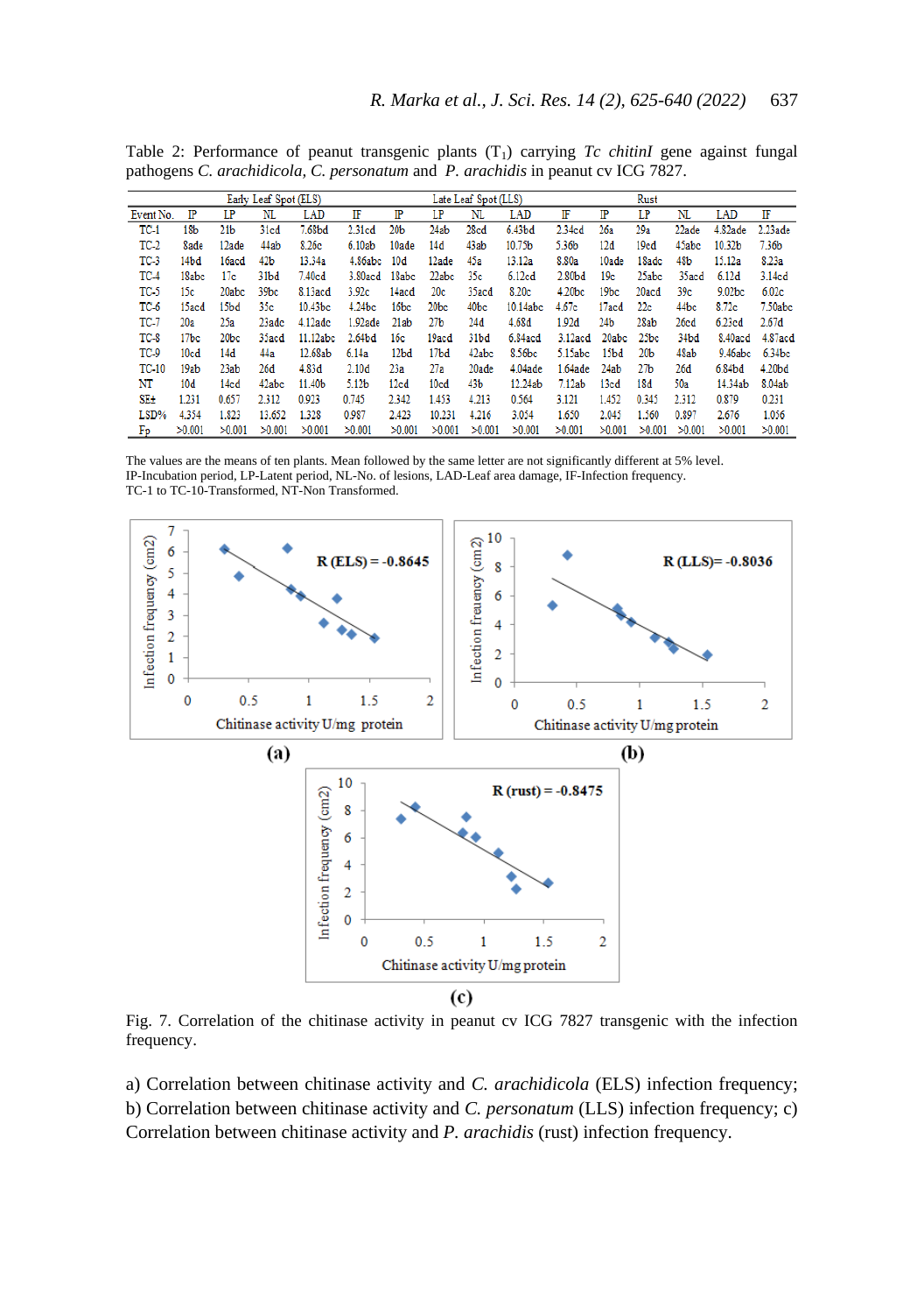In the present study, correlation analysis showed a significant trend towards decreased disease severity in the transgenics with the increasing chitinase activity that confirmed that the inhibition observed was due to overexpressed *Tc chitI* protein. Similarly, a negative correlation between increased chitinase activity and resistance to ELS, LLS, and rust was reported in transformed peanut cv ICG 13942 [11]. A positive correlation between increased chitinase activity and resistance to ELS has also been shown earlier [33]. Likewise, various studies have also observed correlations on different crop species [10,40-42)**.**

For evaluating transgenic resistance against *C. arachidicola, C. personatum* and *P. arachidis* pathogens, a total of 10  $T_1$  events were tested. According to our observation, the events of TC-7, TC-10, and TC-1 performed better in all the tested parameters compared to other events screened for ELS, LLS, and rust disease resistance in T1 transgenic plants. The level of resistance to ELS, LLS, and rust in these transgenic peanut plants was higher than that identified in the non-transformed peanuts. In the present investigation *Tc chitinase* gene showed higher expression of enzyme activity with varying levels of resistance to ELS, LLS, and rust, respectively, when compared with transgenic plants using bacterial chitinase (*Bchit*) and rice chitinase (*RCG-3*) genes showed lesser expression of enzyme activity conjoined with varying levels of resistance to *C. arachidicola* [32,37]. The variability of pathogen resistance between transgenic events may be due to the localization of chitinase enzymes at the tissue and cellular levels [43]. Further use of rice chitinase (*Rchit*) in peanut transgenics displayed longer incubation and latent periods, lower infection rating, fewer lesions against late leaf spot (LLS), and rust diseases [20], as we have observed in the present investigations.

#### **4. Conclusion**

The results presented here demonstrate the successful insertion and expression of the *Tc chitiI* gene using the genotype-independent peanut cv ICG 7827. The stable transmission of the *Tc chitI* gene was further confirmed by PCR, RT-PCR, and Southern blot and expression analyses of progeny from transgenic lines. A strong negative correlation between the infection frequency of chitinase against fungal pathogens *C. arachidicola*  (ELS), *C. personatum* (LLS), and *P. arachidis* (Rust) appeared to be enhanced in those lines, which were exhibiting a seven-fold increase in chitinase activity. Our present protocol is more suitable for the rapid development of transgenics in a recalcitrant system like a peanut. Further, the same technology can also be used for the genetic engineering of peanuts to introduce various agronomically important traits to develop tolerance against different types of biotic and abiotic stresses.

#### **Acknowledgments**

We are grateful to University Grants Commission, New Delhi, for financial assistance as a Fellow under Basic Science Research-Research Fellowship in Science for Meritorious Students (BSR-RFSMS F.4-1/2006(BSR)/7-211/2009(BSR) dt. 26-02-2013.). We thank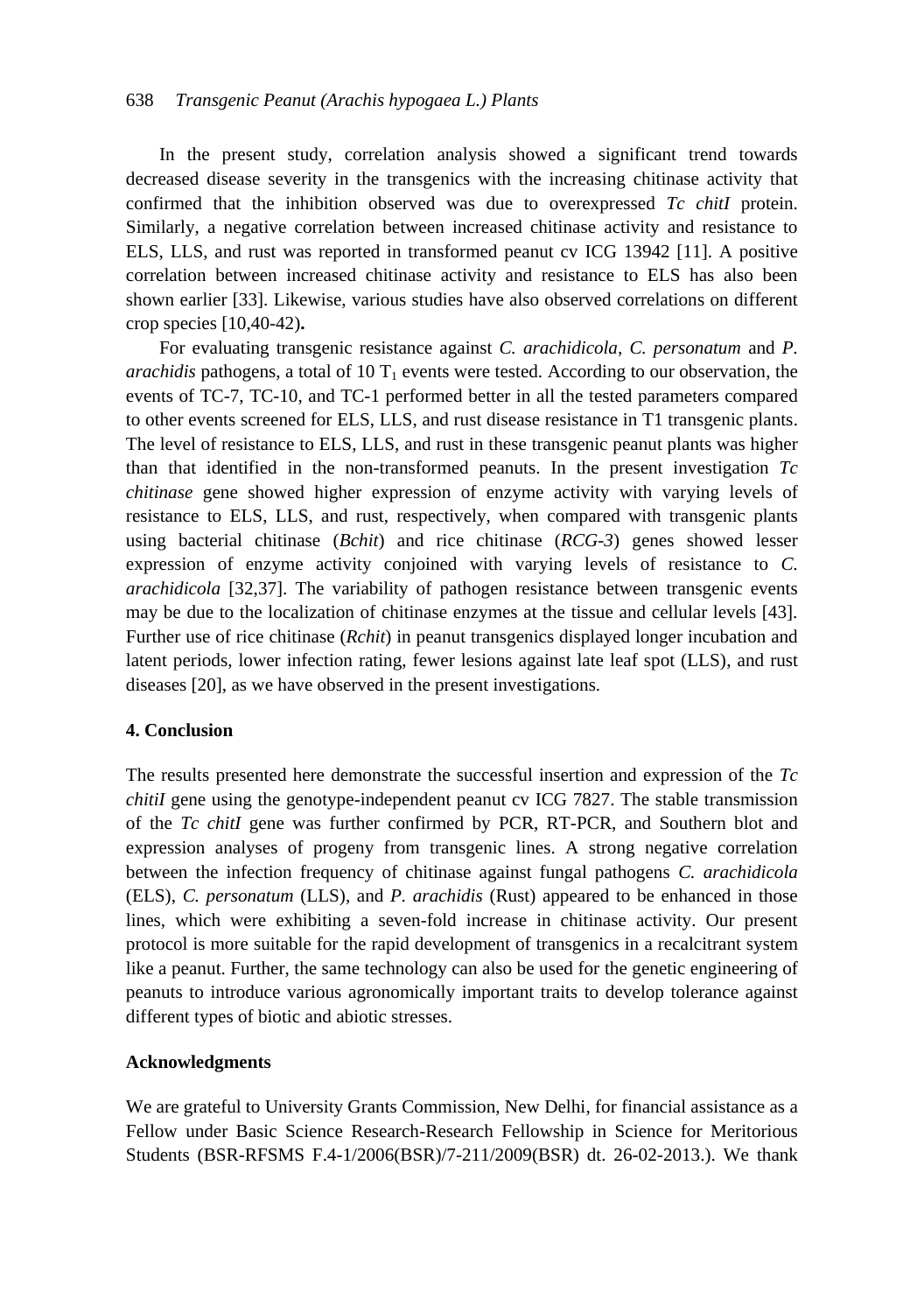H. D. Upadhyaya, ICRISAT, Patancheru, Hyderabad (TS), India, for providing the germplasm (seeds) of cv ICG 7827 and N. Jayabalan, Department of Plant Science, Bharatidasan University, Thiruchurappally, Tamil Nadu, India, for the gift of pBinAR.

### **References**

- 1. A. Aruna, S. N. Nigam, and F. Waliyar, Current Status of Foliar Disease Resistance Breeding in Groundnut at ICRISAT Center, India – *Int. Peanut Conf.* (Kasetsart University, bankok, Thailand, 2005).
- 2. P. Subrahmanyam, J. H. Williams, D. McDonald, and R. W. Gibbons, Ann. Appl. Biol. **104**, 467 (1984)[. https://doi.org/10.1111/j.1744-7348.1984.tb03029.x](https://doi.org/10.1111/j.1744-7348.1984.tb03029.x)
- 3. R. S. Patil, V. Ghormade, and M. V. Deshpande, Enzyme. Microb. Technol. **26**, 473 (2000). [https://doi.org/10.1016/s0141-0229\(00\)00134-4](https://doi.org/10.1016/s0141-0229(00)00134-4)
- 4. A. Schlumbaum, F. Mauch, U. Vogeli, and T. Boller, Nature **324**, 365 (1986). <https://doi.org/10.1038/324365a0>
- 5. W. K. Roberts and C. P. Selitrennikoff, J. Gen. Microbiol. **134**, 169 (1988). [https://doi.org/10.1099/0022128 7-134-1-169](https://doi.org/10.1099/0022128%207-134-1-169)
- 6. Y. Ren and C. A. West, Plant Physiol. **99**, 1169 (1992). <https://doi.org/10.1104/pp.99.3.1169>
- 7. D. B. Collinge, K. M. Kragh, J. D. Mikkelsen, K. K. Nielsen, U. Rasmussen, and K. Vad, Plant J. **3**, 31 (1993).<https://doi.org/10.1046/j.1365-313x.1993.t01-1-00999.x>
- 8. K. Datta, Z. Koukolikova-Nicola, N. Baisakh, N. Oliva, and S. K. Datta, Theor. Appl. Genet. **100**, 832 (2000)[. https://doi.org/10.1007/s001220051359](https://doi.org/10.1007/s001220051359)
- 9. K. Datta, J. Tu, N. Oliva, I. Ona, R. Velazhahan, T. W. Mew, S. Muthukrishnan, and S. K. Datta, Plant Sci. **160**, 405 (2001). [https://doi.org/10.1016/S0168-9452\(00\)00413-1](https://doi.org/10.1016/S0168-9452(00)00413-1)
- 10. R. Nandakumar, S. Babu, K. Kalpana, T. Raguchander, P. Balsubramanian, and R. Samiyappan, Biol. Plan. **51**, 142 (2007)[. https://doi.org/10.1007/s10535-007-0027-7](https://doi.org/10.1007/s10535-007-0027-7)
- 11. M. Rajinikanth and N. Rama Swamy, Plant Growth Regul. **93**, 1 (2021). <https://doi.org/10.1007/s10725-020-00663-8>
- 12. J. Moravcikova, G. Libantova, J. Matusikova, C. I. Nap, and L. Mlynarova, Biologia **58**, 473 (2004).
- 13. T. Yamamoto, H. Iketani, H. Ieki, Y. Nishizawa, K. Notsuka, T. Hibi, T. Hayashi, and N. Matsuta, Plant Cell Rep. **19**, 639 (2000)[. https://doi.org/10.1007/s002999900174](https://doi.org/10.1007/s002999900174)
- 14. S. W. Kim, D. S. In, T. J. Kim, and J. R. Liu, Plant Cell Tissue Organ Cult. **74**(2), 163 (2003). <https://doi.org/10.1023/A:1023997627578>
- 15. K. Kishimoto, Y. Nishizawa, Y. Tabei, T. Hibi, A. Nakajima, and K. Akutsu, Plant Sci. **162**, 655 (2002)[. https://doi.org/10.1016/S0168-9452\(01\)00602-1](https://doi.org/10.1016/S0168-9452(01)00602-1)
- 16. K. Kishimoto, Y. Nishizawa, Y. Tabei, M. Nakajima, T. Hibi, and K. Akutsu, J. Gen. Plant Pathol. **70**, 314 (2004)[. https://doi.org/10.1007/s10327-004-0152-5](https://doi.org/10.1007/s10327-004-0152-5)
- 17. J. T. Dennis, M. Muthusamy, P. Clara, and S. D. Lynn, Plant Cell Rep. **26**, 631 (2007). <https://doi.org/10.1007/s00299-006-0263-x>
- 18. M. A. Asif, Y. Zafar, J. Ibal, M. M. Ibal, U. Rashid, G. M. Ali, A. Arif, and F. Nazir, Mol. Biotechnol. **49**, 250 (2011).<https://doi.org/10.1007s12033-011-9399-1>
- 19. L. Geng, J. Chi, C. Shu, P.M. Gresshoff, F. Song, D. Huang, and J. Zhang, Plant Cell Rep. **32**, 1211 (2013).<https://doi.org/10.1007/s12033-011-9399-1>
- 20. K. Prasad, P. Bhatnagar-Mathur, F. Waliyar, and K. K. Sharma, J. Plant Biochem. Biotechnol. **22**, 222 (2013).<https://dx.doi.org/10.1007/s13562-012-0155-9>
- 21. R. Mehta, T. Radhakrishnan, A. Kumar, R. Yadav, J. R. Dobaria, P. P. Thirumalaisamy, R. K. Jain, and P. Chigurupati, Indian J. Virol. **24**, 205 (2013). [https://doi.org/10.1007/s13337-013-](https://doi.org/10.1007/s13337-013-0157-9) [0157-9](https://doi.org/10.1007/s13337-013-0157-9)
- 22. S. Maximova, C. Miller, G. Antfflnez de Mayolo, S. Pishak, A. Young, and M. J. Guiltinan, Plant Cell Rep. **21**, 872 (2003).<https://doi.org/10.1007/s00299-003-0596-7>
- 23. S. Maximova, J. P. Marelli, A.Y. S. Pishak, J. A. Verica, M. J. Guiltinan, Planta **224**, 740